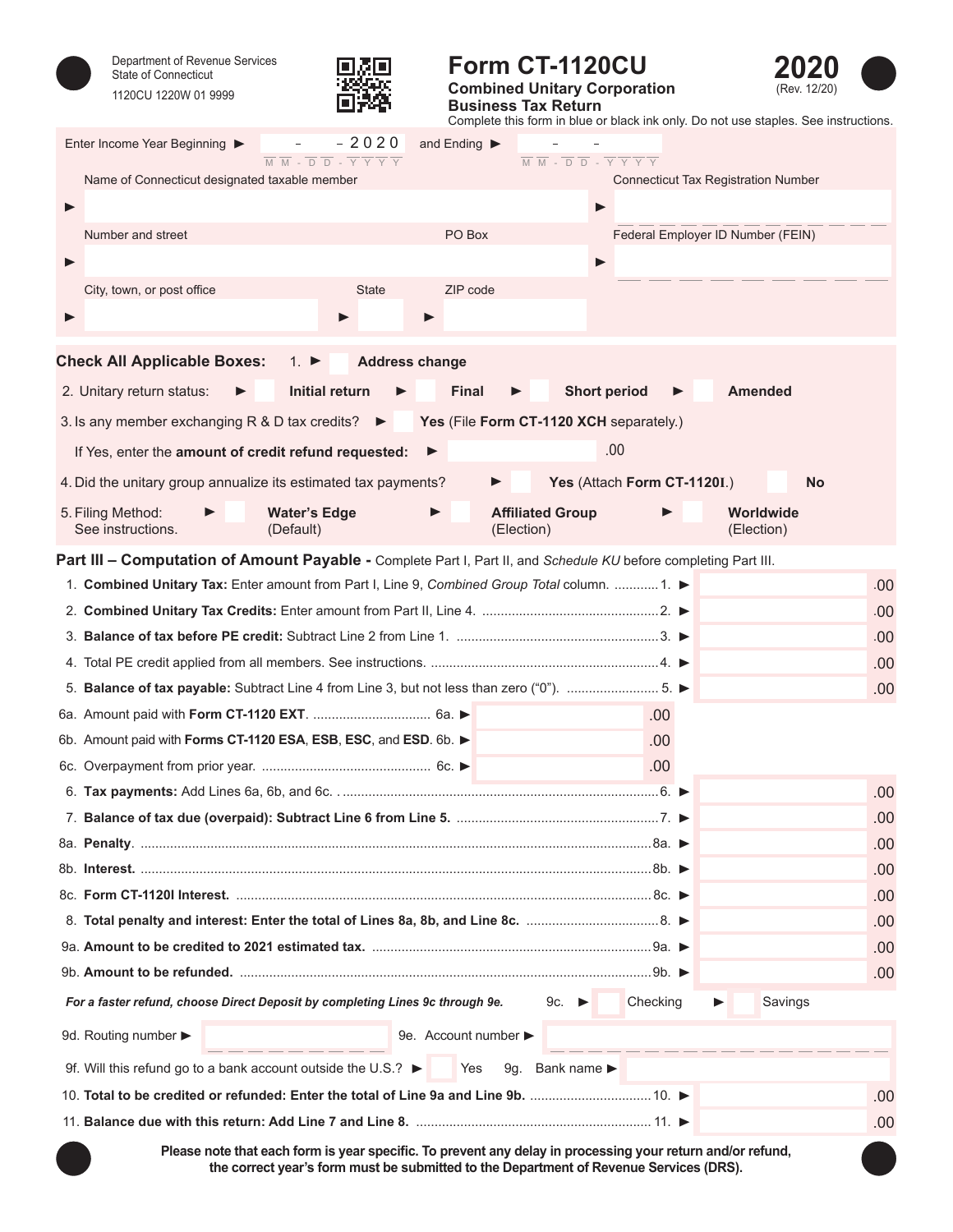



For more than 50 members, attach replicas

## Schedule of Members Included in the Combined Unitary Return. (Enter taxable members first.)

of this page as needed, with the same information and begin numbering with 51.

| <b>Designated Taxable Member</b><br>1.<br>Υ<br>1.<br>2.<br>$\blacktriangleright$<br>$\blacktriangleright$<br>▶<br>3.<br>$\blacktriangleright$<br>$\blacktriangleright$<br>$\blacktriangleright$<br>4.<br>▶<br>▶<br>▶<br>5.<br>▶<br>▶<br>▶<br>6.<br>▶<br>▶<br>▶<br>7.<br>$\blacktriangleright$<br>▶<br>▶<br>hie<br>8.<br>n s<br>$\blacktriangleright$<br>$\mathbf{\Omega}$<br>▶<br>▶<br>$\sqrt{2}$<br>$\overline{\phantom{0}}$<br>TR<br>$\overline{C}$<br>9.<br>ш<br>٠<br>▶<br>▶<br>▶<br>10.<br>▶<br>$\blacktriangleright$<br>▶<br>11.<br>▶<br>▶<br>▶<br>12.<br>$\bigcap$<br>T.<br>▶<br>▶<br>▶<br>$\overline{\phantom{a}}$<br>13.<br>▶<br>$\blacktriangleright$<br>▶<br>14.<br>▶<br>▶<br>▶<br>15.<br>▶<br>▶<br>▶<br>16.<br>e<br>nl<br>$\blacktriangleright$<br>٦<br>▶<br>▶<br>w<br><b>CONTRACT</b><br>17.<br>▶<br>$\blacktriangleright$<br>▶<br>18.<br>▶<br>$\blacktriangleright$<br>▶<br>19.<br>▶<br>$\blacktriangleright$<br>▶<br>20.<br>CAMAIA<br>TA<br>▶<br>$\blacktriangleright$<br>▶<br><b>THE RE</b><br>21.<br>▶<br>▶<br>$\blacktriangleright$<br>22.<br>▶<br>$\blacktriangleright$<br>▶<br>23.<br>$\blacktriangleright$<br>▶<br>24.<br>anc<br>$\blacktriangleright$<br>▶<br>▶<br>25.<br>▶<br>$\blacktriangleright$<br>26.<br>▶<br>▶<br>27.<br>$\blacktriangleright$<br>▶<br>▶<br>28.<br>S<br>THE<br><b>TIME</b><br>$\Box$<br>▶<br>▶<br>▶<br>٠<br>a m<br>29.<br>▶<br>▶<br>▶<br>30.<br>▶<br>▶<br>31.<br>▶<br>▶<br><b>ALL LE</b><br>T 1<br>32.<br><b>THING</b><br>▶<br>▶<br>33.<br>▶<br>▶<br>▶<br>34.<br>▶<br>▶<br>35.<br>mamar<br>36.<br><b>Pupti</b><br>37.<br>38.<br>39.<br>40.<br><u>ra</u><br>T L L 27<br><b>COLLEGE</b><br>T<br><b>The Contract</b><br>41.<br>42.<br>▶<br>43.<br>▶<br>44.<br>▶<br>45.<br>▶<br>46.<br>▶<br>47.<br>▶<br>48.<br>▶<br>49.<br>▶<br>50.<br>▶<br>*CT Tax Registration Number must be included for parent and all taxable members. | Line Member# | <b>Corporation Name</b> | Taxable (Y/N) | <b>CT Tax Registration Number*</b> | <b>FEIN</b> |
|----------------------------------------------------------------------------------------------------------------------------------------------------------------------------------------------------------------------------------------------------------------------------------------------------------------------------------------------------------------------------------------------------------------------------------------------------------------------------------------------------------------------------------------------------------------------------------------------------------------------------------------------------------------------------------------------------------------------------------------------------------------------------------------------------------------------------------------------------------------------------------------------------------------------------------------------------------------------------------------------------------------------------------------------------------------------------------------------------------------------------------------------------------------------------------------------------------------------------------------------------------------------------------------------------------------------------------------------------------------------------------------------------------------------------------------------------------------------------------------------------------------------------------------------------------------------------------------------------------------------------------------------------------------------------------------------------------------------------------------------------------------------------------------------------------------------------------------------------------------------|--------------|-------------------------|---------------|------------------------------------|-------------|
|                                                                                                                                                                                                                                                                                                                                                                                                                                                                                                                                                                                                                                                                                                                                                                                                                                                                                                                                                                                                                                                                                                                                                                                                                                                                                                                                                                                                                                                                                                                                                                                                                                                                                                                                                                                                                                                                      |              |                         |               |                                    |             |
|                                                                                                                                                                                                                                                                                                                                                                                                                                                                                                                                                                                                                                                                                                                                                                                                                                                                                                                                                                                                                                                                                                                                                                                                                                                                                                                                                                                                                                                                                                                                                                                                                                                                                                                                                                                                                                                                      |              |                         |               |                                    |             |
|                                                                                                                                                                                                                                                                                                                                                                                                                                                                                                                                                                                                                                                                                                                                                                                                                                                                                                                                                                                                                                                                                                                                                                                                                                                                                                                                                                                                                                                                                                                                                                                                                                                                                                                                                                                                                                                                      |              |                         |               |                                    |             |
|                                                                                                                                                                                                                                                                                                                                                                                                                                                                                                                                                                                                                                                                                                                                                                                                                                                                                                                                                                                                                                                                                                                                                                                                                                                                                                                                                                                                                                                                                                                                                                                                                                                                                                                                                                                                                                                                      |              |                         |               |                                    |             |
|                                                                                                                                                                                                                                                                                                                                                                                                                                                                                                                                                                                                                                                                                                                                                                                                                                                                                                                                                                                                                                                                                                                                                                                                                                                                                                                                                                                                                                                                                                                                                                                                                                                                                                                                                                                                                                                                      |              |                         |               |                                    |             |
|                                                                                                                                                                                                                                                                                                                                                                                                                                                                                                                                                                                                                                                                                                                                                                                                                                                                                                                                                                                                                                                                                                                                                                                                                                                                                                                                                                                                                                                                                                                                                                                                                                                                                                                                                                                                                                                                      |              |                         |               |                                    |             |
|                                                                                                                                                                                                                                                                                                                                                                                                                                                                                                                                                                                                                                                                                                                                                                                                                                                                                                                                                                                                                                                                                                                                                                                                                                                                                                                                                                                                                                                                                                                                                                                                                                                                                                                                                                                                                                                                      |              |                         |               |                                    |             |
|                                                                                                                                                                                                                                                                                                                                                                                                                                                                                                                                                                                                                                                                                                                                                                                                                                                                                                                                                                                                                                                                                                                                                                                                                                                                                                                                                                                                                                                                                                                                                                                                                                                                                                                                                                                                                                                                      |              |                         |               |                                    |             |
|                                                                                                                                                                                                                                                                                                                                                                                                                                                                                                                                                                                                                                                                                                                                                                                                                                                                                                                                                                                                                                                                                                                                                                                                                                                                                                                                                                                                                                                                                                                                                                                                                                                                                                                                                                                                                                                                      |              |                         |               |                                    |             |
|                                                                                                                                                                                                                                                                                                                                                                                                                                                                                                                                                                                                                                                                                                                                                                                                                                                                                                                                                                                                                                                                                                                                                                                                                                                                                                                                                                                                                                                                                                                                                                                                                                                                                                                                                                                                                                                                      |              |                         |               |                                    |             |
|                                                                                                                                                                                                                                                                                                                                                                                                                                                                                                                                                                                                                                                                                                                                                                                                                                                                                                                                                                                                                                                                                                                                                                                                                                                                                                                                                                                                                                                                                                                                                                                                                                                                                                                                                                                                                                                                      |              |                         |               |                                    |             |
|                                                                                                                                                                                                                                                                                                                                                                                                                                                                                                                                                                                                                                                                                                                                                                                                                                                                                                                                                                                                                                                                                                                                                                                                                                                                                                                                                                                                                                                                                                                                                                                                                                                                                                                                                                                                                                                                      |              |                         |               |                                    |             |
|                                                                                                                                                                                                                                                                                                                                                                                                                                                                                                                                                                                                                                                                                                                                                                                                                                                                                                                                                                                                                                                                                                                                                                                                                                                                                                                                                                                                                                                                                                                                                                                                                                                                                                                                                                                                                                                                      |              |                         |               |                                    |             |
|                                                                                                                                                                                                                                                                                                                                                                                                                                                                                                                                                                                                                                                                                                                                                                                                                                                                                                                                                                                                                                                                                                                                                                                                                                                                                                                                                                                                                                                                                                                                                                                                                                                                                                                                                                                                                                                                      |              |                         |               |                                    |             |
|                                                                                                                                                                                                                                                                                                                                                                                                                                                                                                                                                                                                                                                                                                                                                                                                                                                                                                                                                                                                                                                                                                                                                                                                                                                                                                                                                                                                                                                                                                                                                                                                                                                                                                                                                                                                                                                                      |              |                         |               |                                    |             |
|                                                                                                                                                                                                                                                                                                                                                                                                                                                                                                                                                                                                                                                                                                                                                                                                                                                                                                                                                                                                                                                                                                                                                                                                                                                                                                                                                                                                                                                                                                                                                                                                                                                                                                                                                                                                                                                                      |              |                         |               |                                    |             |
|                                                                                                                                                                                                                                                                                                                                                                                                                                                                                                                                                                                                                                                                                                                                                                                                                                                                                                                                                                                                                                                                                                                                                                                                                                                                                                                                                                                                                                                                                                                                                                                                                                                                                                                                                                                                                                                                      |              |                         |               |                                    |             |
|                                                                                                                                                                                                                                                                                                                                                                                                                                                                                                                                                                                                                                                                                                                                                                                                                                                                                                                                                                                                                                                                                                                                                                                                                                                                                                                                                                                                                                                                                                                                                                                                                                                                                                                                                                                                                                                                      |              |                         |               |                                    |             |
|                                                                                                                                                                                                                                                                                                                                                                                                                                                                                                                                                                                                                                                                                                                                                                                                                                                                                                                                                                                                                                                                                                                                                                                                                                                                                                                                                                                                                                                                                                                                                                                                                                                                                                                                                                                                                                                                      |              |                         |               |                                    |             |
|                                                                                                                                                                                                                                                                                                                                                                                                                                                                                                                                                                                                                                                                                                                                                                                                                                                                                                                                                                                                                                                                                                                                                                                                                                                                                                                                                                                                                                                                                                                                                                                                                                                                                                                                                                                                                                                                      |              |                         |               |                                    |             |
|                                                                                                                                                                                                                                                                                                                                                                                                                                                                                                                                                                                                                                                                                                                                                                                                                                                                                                                                                                                                                                                                                                                                                                                                                                                                                                                                                                                                                                                                                                                                                                                                                                                                                                                                                                                                                                                                      |              |                         |               |                                    |             |
|                                                                                                                                                                                                                                                                                                                                                                                                                                                                                                                                                                                                                                                                                                                                                                                                                                                                                                                                                                                                                                                                                                                                                                                                                                                                                                                                                                                                                                                                                                                                                                                                                                                                                                                                                                                                                                                                      |              |                         |               |                                    |             |
|                                                                                                                                                                                                                                                                                                                                                                                                                                                                                                                                                                                                                                                                                                                                                                                                                                                                                                                                                                                                                                                                                                                                                                                                                                                                                                                                                                                                                                                                                                                                                                                                                                                                                                                                                                                                                                                                      |              |                         |               |                                    |             |
|                                                                                                                                                                                                                                                                                                                                                                                                                                                                                                                                                                                                                                                                                                                                                                                                                                                                                                                                                                                                                                                                                                                                                                                                                                                                                                                                                                                                                                                                                                                                                                                                                                                                                                                                                                                                                                                                      |              |                         |               |                                    |             |
|                                                                                                                                                                                                                                                                                                                                                                                                                                                                                                                                                                                                                                                                                                                                                                                                                                                                                                                                                                                                                                                                                                                                                                                                                                                                                                                                                                                                                                                                                                                                                                                                                                                                                                                                                                                                                                                                      |              |                         |               |                                    |             |
|                                                                                                                                                                                                                                                                                                                                                                                                                                                                                                                                                                                                                                                                                                                                                                                                                                                                                                                                                                                                                                                                                                                                                                                                                                                                                                                                                                                                                                                                                                                                                                                                                                                                                                                                                                                                                                                                      |              |                         |               |                                    |             |
|                                                                                                                                                                                                                                                                                                                                                                                                                                                                                                                                                                                                                                                                                                                                                                                                                                                                                                                                                                                                                                                                                                                                                                                                                                                                                                                                                                                                                                                                                                                                                                                                                                                                                                                                                                                                                                                                      |              |                         |               |                                    |             |
|                                                                                                                                                                                                                                                                                                                                                                                                                                                                                                                                                                                                                                                                                                                                                                                                                                                                                                                                                                                                                                                                                                                                                                                                                                                                                                                                                                                                                                                                                                                                                                                                                                                                                                                                                                                                                                                                      |              |                         |               |                                    |             |
|                                                                                                                                                                                                                                                                                                                                                                                                                                                                                                                                                                                                                                                                                                                                                                                                                                                                                                                                                                                                                                                                                                                                                                                                                                                                                                                                                                                                                                                                                                                                                                                                                                                                                                                                                                                                                                                                      |              |                         |               |                                    |             |
|                                                                                                                                                                                                                                                                                                                                                                                                                                                                                                                                                                                                                                                                                                                                                                                                                                                                                                                                                                                                                                                                                                                                                                                                                                                                                                                                                                                                                                                                                                                                                                                                                                                                                                                                                                                                                                                                      |              |                         |               |                                    |             |
|                                                                                                                                                                                                                                                                                                                                                                                                                                                                                                                                                                                                                                                                                                                                                                                                                                                                                                                                                                                                                                                                                                                                                                                                                                                                                                                                                                                                                                                                                                                                                                                                                                                                                                                                                                                                                                                                      |              |                         |               |                                    |             |
|                                                                                                                                                                                                                                                                                                                                                                                                                                                                                                                                                                                                                                                                                                                                                                                                                                                                                                                                                                                                                                                                                                                                                                                                                                                                                                                                                                                                                                                                                                                                                                                                                                                                                                                                                                                                                                                                      |              |                         |               |                                    |             |
|                                                                                                                                                                                                                                                                                                                                                                                                                                                                                                                                                                                                                                                                                                                                                                                                                                                                                                                                                                                                                                                                                                                                                                                                                                                                                                                                                                                                                                                                                                                                                                                                                                                                                                                                                                                                                                                                      |              |                         |               |                                    |             |
|                                                                                                                                                                                                                                                                                                                                                                                                                                                                                                                                                                                                                                                                                                                                                                                                                                                                                                                                                                                                                                                                                                                                                                                                                                                                                                                                                                                                                                                                                                                                                                                                                                                                                                                                                                                                                                                                      |              |                         |               |                                    |             |
|                                                                                                                                                                                                                                                                                                                                                                                                                                                                                                                                                                                                                                                                                                                                                                                                                                                                                                                                                                                                                                                                                                                                                                                                                                                                                                                                                                                                                                                                                                                                                                                                                                                                                                                                                                                                                                                                      |              |                         |               |                                    |             |
|                                                                                                                                                                                                                                                                                                                                                                                                                                                                                                                                                                                                                                                                                                                                                                                                                                                                                                                                                                                                                                                                                                                                                                                                                                                                                                                                                                                                                                                                                                                                                                                                                                                                                                                                                                                                                                                                      |              |                         |               |                                    |             |
|                                                                                                                                                                                                                                                                                                                                                                                                                                                                                                                                                                                                                                                                                                                                                                                                                                                                                                                                                                                                                                                                                                                                                                                                                                                                                                                                                                                                                                                                                                                                                                                                                                                                                                                                                                                                                                                                      |              |                         |               |                                    |             |
|                                                                                                                                                                                                                                                                                                                                                                                                                                                                                                                                                                                                                                                                                                                                                                                                                                                                                                                                                                                                                                                                                                                                                                                                                                                                                                                                                                                                                                                                                                                                                                                                                                                                                                                                                                                                                                                                      |              |                         |               |                                    |             |
|                                                                                                                                                                                                                                                                                                                                                                                                                                                                                                                                                                                                                                                                                                                                                                                                                                                                                                                                                                                                                                                                                                                                                                                                                                                                                                                                                                                                                                                                                                                                                                                                                                                                                                                                                                                                                                                                      |              |                         |               |                                    |             |
|                                                                                                                                                                                                                                                                                                                                                                                                                                                                                                                                                                                                                                                                                                                                                                                                                                                                                                                                                                                                                                                                                                                                                                                                                                                                                                                                                                                                                                                                                                                                                                                                                                                                                                                                                                                                                                                                      |              |                         |               |                                    |             |
|                                                                                                                                                                                                                                                                                                                                                                                                                                                                                                                                                                                                                                                                                                                                                                                                                                                                                                                                                                                                                                                                                                                                                                                                                                                                                                                                                                                                                                                                                                                                                                                                                                                                                                                                                                                                                                                                      |              |                         |               |                                    |             |
|                                                                                                                                                                                                                                                                                                                                                                                                                                                                                                                                                                                                                                                                                                                                                                                                                                                                                                                                                                                                                                                                                                                                                                                                                                                                                                                                                                                                                                                                                                                                                                                                                                                                                                                                                                                                                                                                      |              |                         |               |                                    |             |
|                                                                                                                                                                                                                                                                                                                                                                                                                                                                                                                                                                                                                                                                                                                                                                                                                                                                                                                                                                                                                                                                                                                                                                                                                                                                                                                                                                                                                                                                                                                                                                                                                                                                                                                                                                                                                                                                      |              |                         |               |                                    |             |
|                                                                                                                                                                                                                                                                                                                                                                                                                                                                                                                                                                                                                                                                                                                                                                                                                                                                                                                                                                                                                                                                                                                                                                                                                                                                                                                                                                                                                                                                                                                                                                                                                                                                                                                                                                                                                                                                      |              |                         |               |                                    |             |
|                                                                                                                                                                                                                                                                                                                                                                                                                                                                                                                                                                                                                                                                                                                                                                                                                                                                                                                                                                                                                                                                                                                                                                                                                                                                                                                                                                                                                                                                                                                                                                                                                                                                                                                                                                                                                                                                      |              |                         |               |                                    |             |
|                                                                                                                                                                                                                                                                                                                                                                                                                                                                                                                                                                                                                                                                                                                                                                                                                                                                                                                                                                                                                                                                                                                                                                                                                                                                                                                                                                                                                                                                                                                                                                                                                                                                                                                                                                                                                                                                      |              |                         |               |                                    |             |
|                                                                                                                                                                                                                                                                                                                                                                                                                                                                                                                                                                                                                                                                                                                                                                                                                                                                                                                                                                                                                                                                                                                                                                                                                                                                                                                                                                                                                                                                                                                                                                                                                                                                                                                                                                                                                                                                      |              |                         |               |                                    |             |
|                                                                                                                                                                                                                                                                                                                                                                                                                                                                                                                                                                                                                                                                                                                                                                                                                                                                                                                                                                                                                                                                                                                                                                                                                                                                                                                                                                                                                                                                                                                                                                                                                                                                                                                                                                                                                                                                      |              |                         |               |                                    |             |
|                                                                                                                                                                                                                                                                                                                                                                                                                                                                                                                                                                                                                                                                                                                                                                                                                                                                                                                                                                                                                                                                                                                                                                                                                                                                                                                                                                                                                                                                                                                                                                                                                                                                                                                                                                                                                                                                      |              |                         |               |                                    |             |
|                                                                                                                                                                                                                                                                                                                                                                                                                                                                                                                                                                                                                                                                                                                                                                                                                                                                                                                                                                                                                                                                                                                                                                                                                                                                                                                                                                                                                                                                                                                                                                                                                                                                                                                                                                                                                                                                      |              |                         |               |                                    |             |

Enter the **total number of members** in this combined unitary return.

Enter the **total number of taxable members** in this combined unitary return.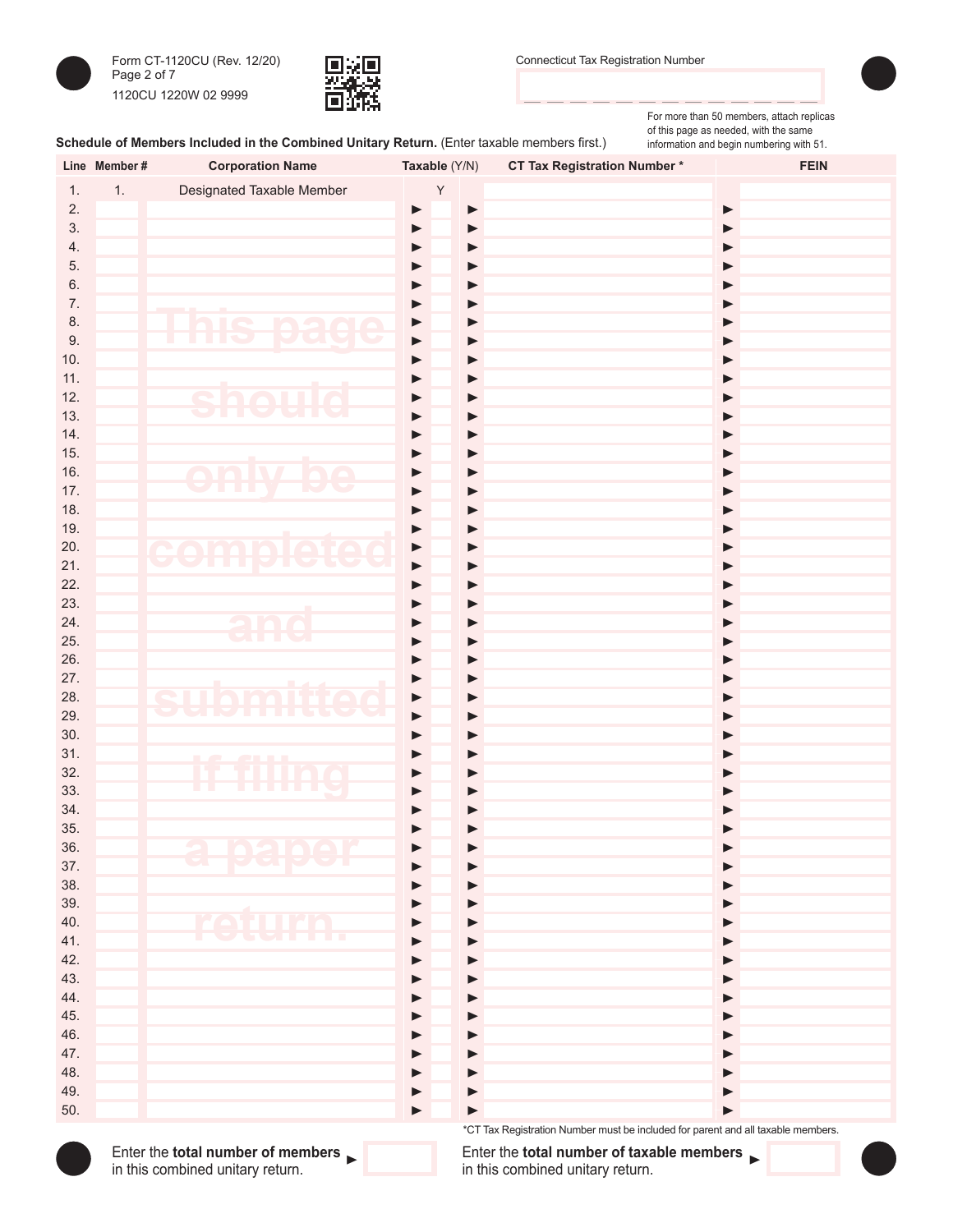



Connecticut Tax Registration Number



## **Column A Column B Column C PART I – Combined Group Total Tax Taxable Member #: Taxable Member #: Taxable Member #: Corporation name: Combined Group Total** 1. Tax on combined group net income from **Form CT-1120CU-NI**, Part III, Line 14. .00 2. Tax on combined group minimum tax base from **Form CT-1120CU-MTB**, Line 14.  $\blacktriangleright$   $\blacksquare$ 3. Enter the larger of Line 1 or Line 2.If greater than \$2,500,000, complete **Form CT-1120CU-NCB**. .00 4. Aggregate maximum tax: If Line 3 exceeds \$2,500,000, enter the amount from Form CT-1120CU-NCB, Part III, Line 5. Otherwise, enter zero ("0"). .00 5. If Line 4 is zero ("0"), enter the amount from Line 3. Otherwise, enter the lesser of Line 3 or Line 4. .00

**On Lines 6a, 6b, and 6c, enter each taxable member's share of amount shown on Line 5, as applicable:**

- 6a. If amount on Line 5 is based on combined group net income from Line 1, enter the corresponding amounts in each column as reported on Form CT-1120CU-NI, Part III, Line 13. Otherwise leave Line 6a blank.
- 6b. If amount on Line 5 is based on combined group minimum tax base from Line 2, enter the corresponding amounts in each column as reported on Form CT-1120CU-MTB, Line 10 (or Line 12, if applicable). Otherwise leave
- 6c. If amount on Line 5 is based on the aggregate maximum tax from Line 4, enter the corresponding amounts in each column as reported on Form CT-1120CU-NCB, Part III, Line 9. Otherwise leave Line 6c blank.
- 7. Surtax: Multiply each applicable tax amount on Line 6a, Line 6b, or Line 6c, by 10% (.10). If the tax amount in any column is \$250, enter zero ("0"). Enter the total of all columns on Line 7 in *Combined Group Total* column.
- 8. Recapture of tax credits: Enter the total of all columns on Line 8 in *Combined Group Total*
- 9. **Total tax:** Add Lines 6a, 6b, or 6c, and Lines 7 and 8. Enter the amount in each column on Part II, Line 1, and enter the total of all columns on Line 9 in *Combined Group Total* column. Enter the Combined Group Total on Part III, Line 1.

| concept namig arrivante in oach colamni<br>reported on Form CT-1120CU-NI, Part III,<br>Line 13. Otherwise leave Line 6a blank.                                                                    |     | .00 | .00 | .00 |
|---------------------------------------------------------------------------------------------------------------------------------------------------------------------------------------------------|-----|-----|-----|-----|
| If amount on Line 5 is based on combined<br>group minimum tax base from Line 2, enter<br>the corresponding amounts in each column as<br>reported on Form CT-1120CU-MTB, Line 10                   |     |     |     |     |
| (or Line 12, if applicable). Otherwise leave<br>Line 6b blank.                                                                                                                                    |     | .00 | .00 | .00 |
| If amount on Line 5 is based on the aggregate<br>maximum tax from Line 4, enter the<br>corresponding amounts in each column as                                                                    |     |     |     |     |
| reported on Form CT-1120CU-NCB, Part III,<br>Line 9. Otherwise leave Line 6c blank.                                                                                                               |     | .00 | .00 | .00 |
| Surtax: Multiply each applicable tax amount<br>on Line 6a, Line 6b, or Line 6c, by 10% (.10).<br>If the tax amount in any column is \$250, enter<br>zero ("0"). Enter the total of all columns on |     |     |     |     |
| ▶<br>Line 7 in Combined Group Total column.                                                                                                                                                       | .00 | .00 | .00 | .00 |
| Recapture of tax credits: Enter the total of all<br>columns on Line 8 in Combined Group Total<br>ь<br>column.                                                                                     | .00 | .00 | .00 | .00 |
| Total tax: Add Lines 6a, 6b, or 6c, and Lines 7<br>and 8. Enter the amount in each column on<br>Part II, Line 1, and enter the total of all columns                                               |     |     |     |     |
| on Line 9 in Combined Group Total column. Enter<br>the Combined Group Total on Part III, Line 1.                                                                                                  | .00 | .00 | .00 | .00 |
|                                                                                                                                                                                                   |     |     |     |     |

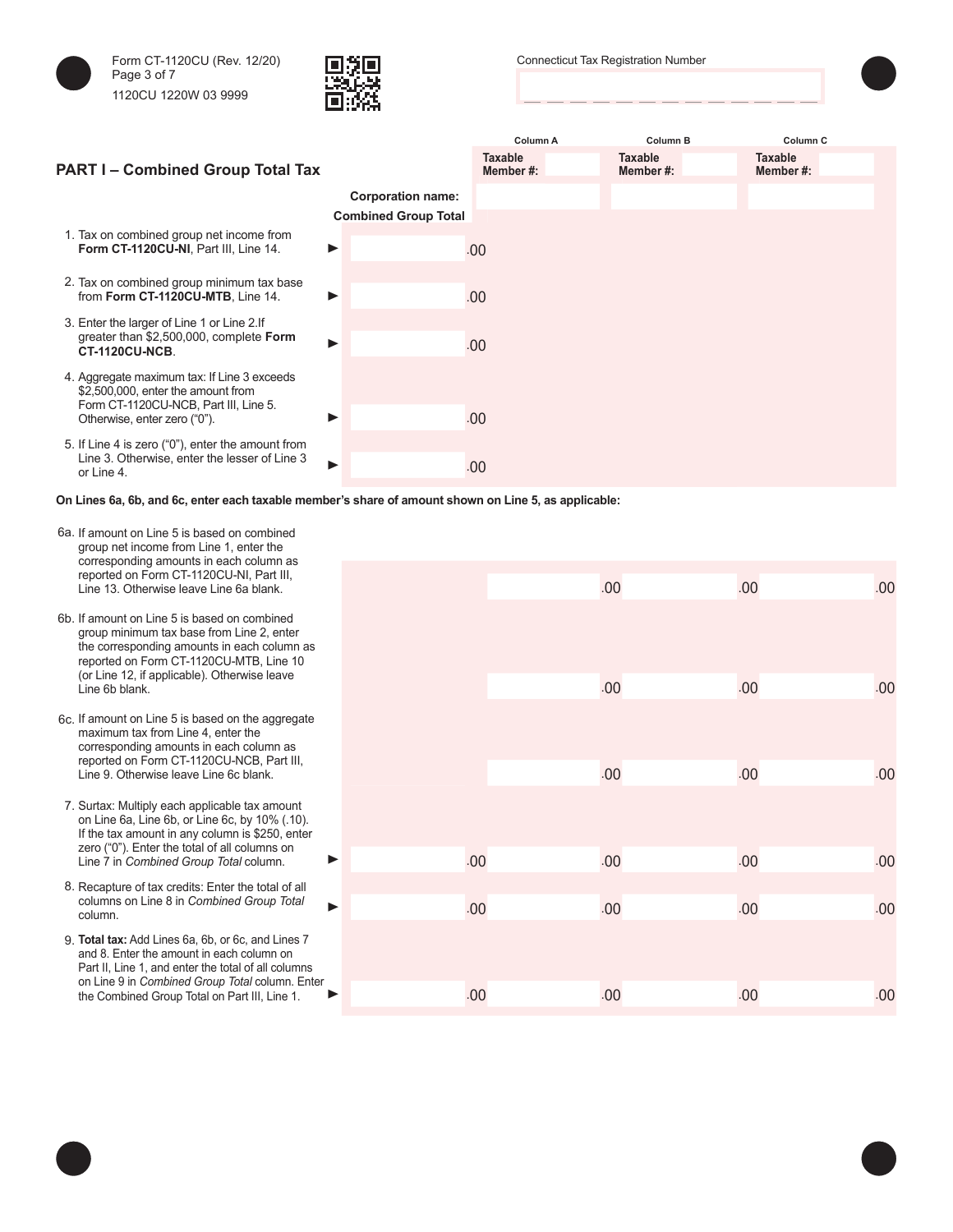



| Column D                    | Column $E$           | Column F                    | Column G             | Column H             |         |
|-----------------------------|----------------------|-----------------------------|----------------------|----------------------|---------|
| <b>Taxable</b><br>Member #: | Taxable<br>Member #: | <b>Taxable</b><br>Member #: | Taxable<br>Member #: | Taxable<br>Member #: |         |
|                             |                      |                             |                      |                      |         |
| 1.                          |                      |                             |                      |                      |         |
| 2.                          |                      |                             |                      |                      |         |
| 3.                          |                      |                             |                      |                      |         |
| 4.                          |                      |                             |                      |                      |         |
| 5.                          |                      |                             |                      |                      |         |
|                             |                      |                             |                      |                      |         |
|                             |                      |                             |                      |                      |         |
| 6a.                         | $.00\,$              | $.00\,$                     | $.00\,$              | $.00\,$              | $.00\,$ |
|                             |                      |                             |                      |                      |         |
| 6b.                         | $.00\,$              | $.00\,$                     | .00                  | $.00\,$              | $.00\,$ |
|                             |                      |                             |                      |                      |         |
| 6c.                         | $.00\,$              | $.00\,$                     | .00                  | $.00\,$              | .00     |
|                             |                      |                             |                      |                      |         |
| 7.                          | .00                  | $.00\,$                     | $.00\,$              | .00                  | .00     |
| 8.                          | $.00\,$              | $.00\,$                     | $.00\,$              | $.00\,$              | .00     |
|                             |                      |                             |                      |                      |         |
| 9.                          | $.00\,$              | $.00\,$                     | $.00\,$              | $.00\,$              | .00     |

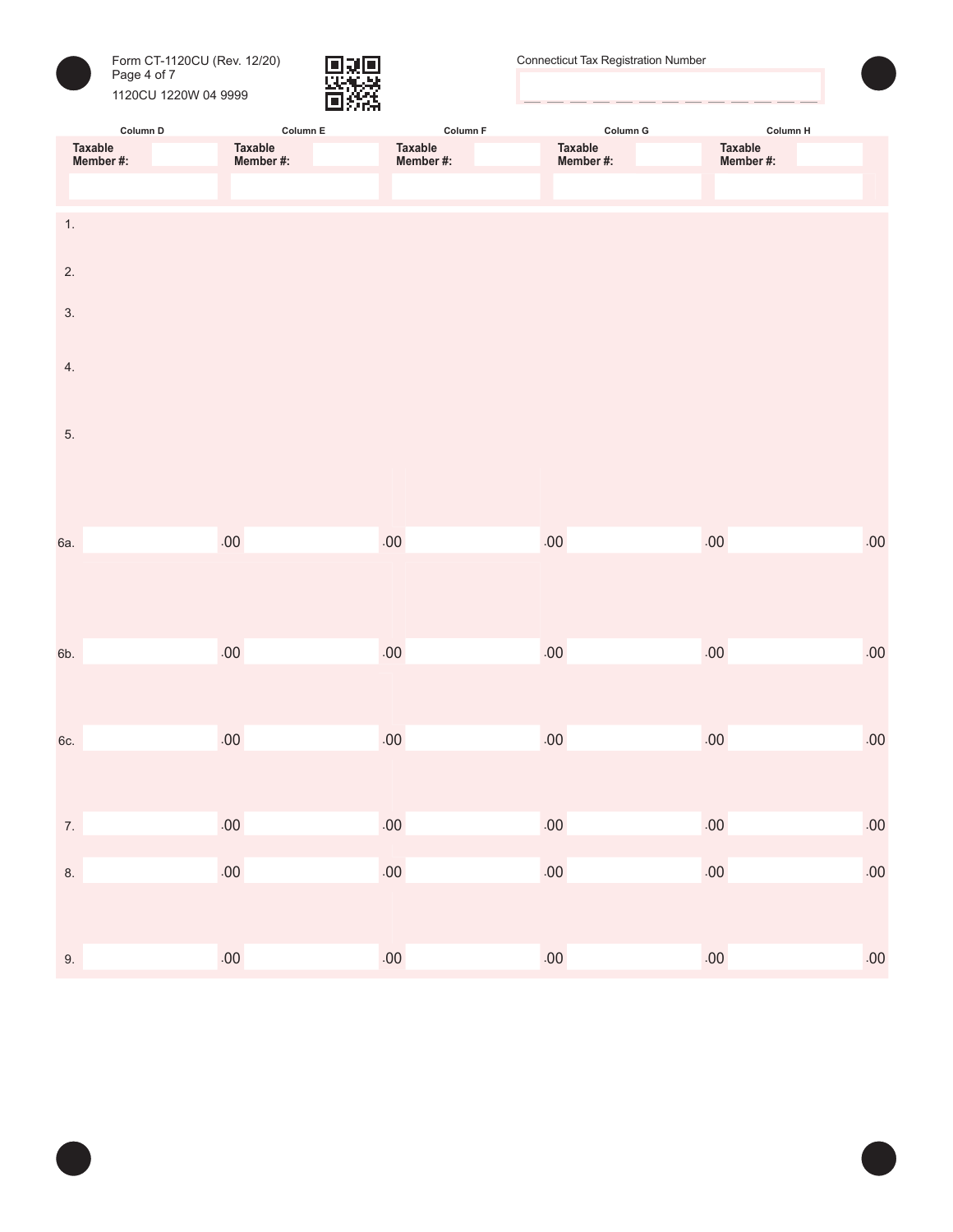





|                                                                                                                                         | Column A                   | Column B                   | Column <sub>C</sub>        | Column <sub>D</sub>        |     |
|-----------------------------------------------------------------------------------------------------------------------------------------|----------------------------|----------------------------|----------------------------|----------------------------|-----|
| <b>PART II - Combined Group Unitary</b><br><b>Tax Credit Computation</b>                                                                | <b>Taxable</b><br>Member#: | <b>Taxable</b><br>Member#: | <b>Taxable</b><br>Member#: | <b>Taxable</b><br>Member#: |     |
| <b>Corporation name:</b>                                                                                                                |                            |                            |                            |                            |     |
|                                                                                                                                         |                            |                            |                            |                            |     |
| 1. Enter each member's separate tax liability<br>as reported on Part I, Line 9.                                                         |                            | .00                        | .00                        | .00                        | .00 |
| 2. Enter the lesser of Line 1 multiplied by<br>50.01% (.5001) or Line 1 minus \$250.<br>If negative, enter zero ("0").                  |                            | .00                        | .00                        | .00                        | .00 |
|                                                                                                                                         |                            |                            |                            |                            |     |
| 3. Tax credits applied. Do not exceed the<br>amount reported on Line 2 in any column.                                                   |                            | .00                        | .00                        | .00                        | .00 |
| 4. Combined unitary tax credits: Add the amounts in each column on Line 3 and enter the total here and on Part III, Line 2.             |                            |                            |                            | ▸                          | .00 |
| <b>Combined Unitary Group Net Operating Loss Summary</b>                                                                                |                            |                            |                            |                            |     |
|                                                                                                                                         |                            |                            |                            |                            |     |
| 1. Total apportioned net operating loss applied by combined unitary group members in 2020 from Form CT-1120CU-NI, Part III, Line 11. 1. |                            |                            |                            |                            | .00 |
| 2. Total apportioned net operating loss carryover available for use in 2021 by all combined unitary group members.                      |                            |                            |                            | $2. \triangleright$        | .00 |
| <b>Combined Unitary Group Pass-Through Entity (PE) Tax Credit Summary</b>                                                               |                            |                            |                            |                            |     |
| 1. PE credit carryforward from 2019.                                                                                                    |                            |                            |                            | 1.                         | .00 |
|                                                                                                                                         |                            |                            |                            |                            |     |
| 2. Enter the sum of 2020 PE credits reported in each column on 2020 Form CT-1120CU-MI, Part I, Line 10.                                 |                            | $2. \triangleright$        | .00                        |                            |     |
| 3. Total 2020 PE credit available. Add Line 1 and Line 2.                                                                               |                            | $3. \triangleright$        | .00                        |                            |     |
| 4. PE credit applied in 2020 from Form CT-1120CU, Part III, Line 4.                                                                     |                            | 4.                         | .00                        |                            |     |
| 5. PE credit carryforward: Subtract Line 4 from Line 3.                                                                                 | 5.                         | .00                        |                            |                            |     |

**DECLARATION:** I declare under the penalty of law that I have examined this return and, to the best of my knowledge and belief, it is true, complete, and correct. I understand the penalty for willfully delivering a false return or document to the Department of Revenue Services (DRS) is a fine of not more than \$5,000, imprisonment for not more than five years, or both. The declaration of a paid preparer other than the taxpayer is based on all information of which the preparer has any knowledge.

|                                        | Corporate officer's name (print) |                           | Corporate officer's signature |               |                                                                | Date                   |     |         |
|----------------------------------------|----------------------------------|---------------------------|-------------------------------|---------------|----------------------------------------------------------------|------------------------|-----|---------|
| <b>Sign</b>                            |                                  |                           |                               |               |                                                                |                        |     |         |
| <b>Here</b>                            | Title                            |                           | Telephone number              |               |                                                                | $M M - D D -$          |     | Y Y Y Y |
| Keep a<br>copy of                      |                                  |                           |                               |               | May DRS contact the preparer<br>shown below about this return? |                        | Yes | No.     |
| this<br>return<br>for your<br>records. | Paid preparer's name (print)     | Paid preparer's signature |                               | Date          |                                                                | Preparer's SSN or PTIN |     |         |
|                                        | Firm's name and address          |                           | Firm's FEIN                   | M M<br>$\sim$ | $D$ $D$ - $Y$ $Y$ $Y$ $Y$                                      | Telephone number       |     |         |
|                                        |                                  |                           |                               |               |                                                                |                        |     |         |
|                                        |                                  |                           |                               |               |                                                                |                        |     |         |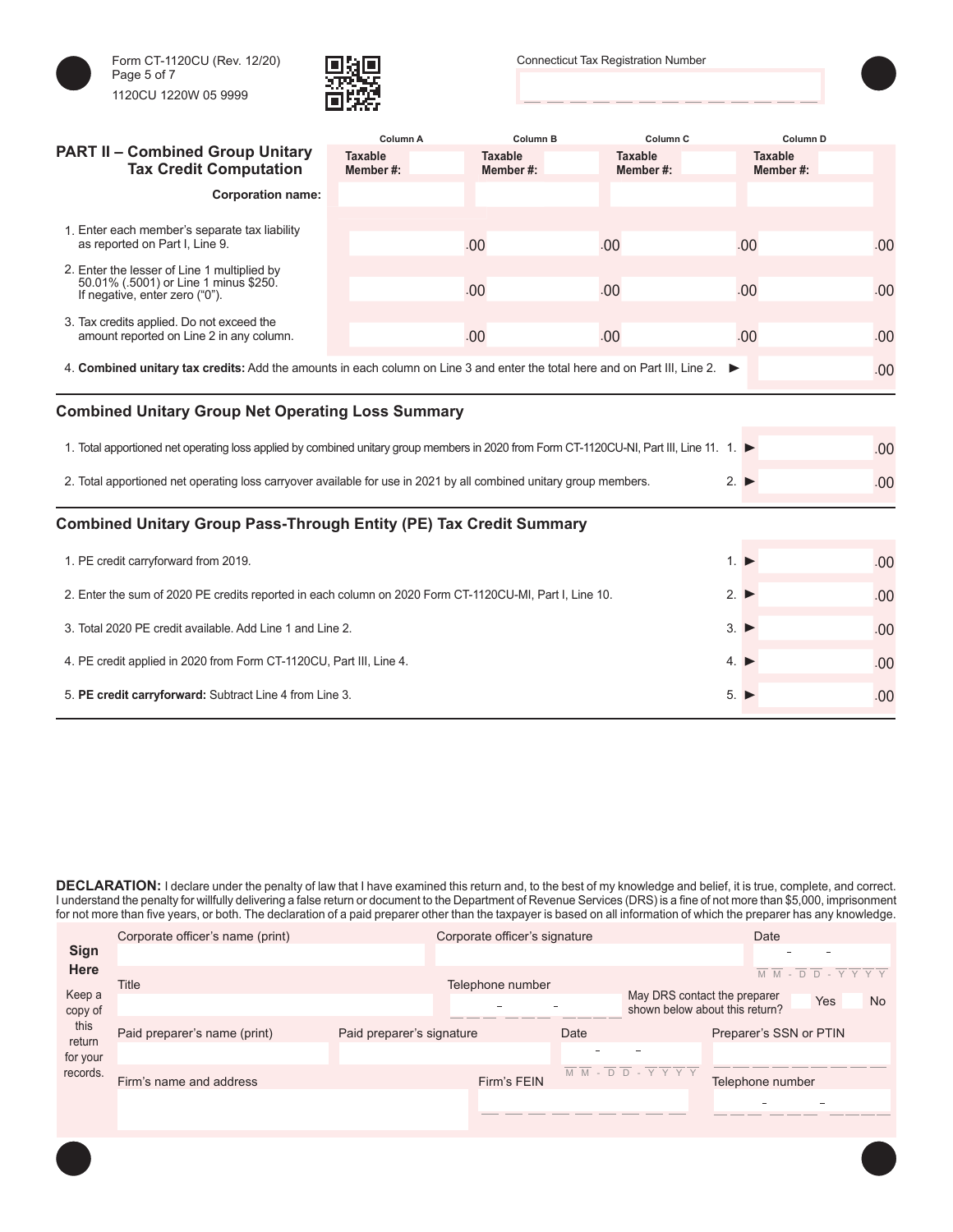



Connecticut Tax Registration Number



|                      | Column E<br><b>Column F</b> | <b>Column G</b>     | <b>Column H</b>     |                            | Column I |
|----------------------|-----------------------------|---------------------|---------------------|----------------------------|----------|
| Taxable<br>Member #: | <b>Taxable</b><br>Member#:  | Taxable<br>Member#: | Taxable<br>Member#: | <b>Taxable</b><br>Member#: |          |
|                      |                             |                     |                     |                            |          |
|                      |                             |                     |                     |                            |          |
| 1.                   | .00                         | .00                 | .00                 | .00                        | .00      |
| 2.                   | .00                         | .00                 | .00                 | .00                        | .00      |
| 3.                   | .00                         | .00                 | .00                 | .00                        | .00      |